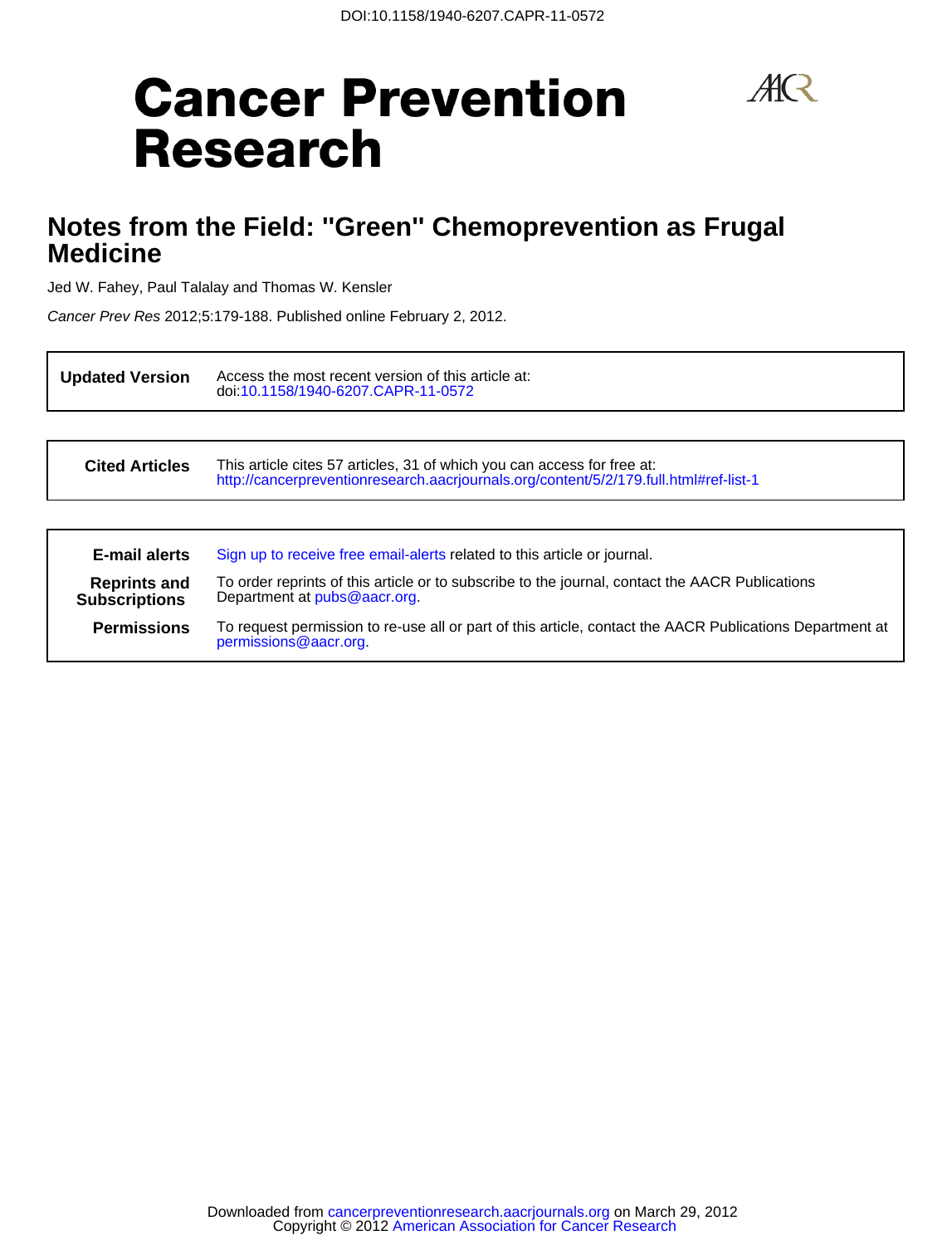# Notes from the Field: "Green" Chemoprevention as Frugal **Medicine**

Jed W. Fahey<sup>1,2</sup>, Paul Talalay<sup>1,2</sup>, and Thomas W. Kensler<sup>1,3,4</sup>

## Abstract

Prevention trials of whole foods or simple extracts offer prospects for reducing an expanding global burden of cancer effectively, and in contrast to promising isolated phytochemicals or pharmaceuticals, frugally. We use the term "green" chemoprevention to differentiate a food-centered approach that is sustainable in underserved populations. It can be applied to personalized medicine just as well as a pharmaceutical approach, but only green chemoprevention can be applied in both rich and poor settings. This MiniReview discusses some of the challenges of conducting food-based trials in developing countries, with particular emphasis on moving the limited number of promising phase II trials forward as placebocontrolled randomized trials, the gold standard for prevention studies. How does one define a placebo for a food? What is the regulatory context of such a food-based product? How can such products be produced and standardized to the benefit of a larger, individual trial, and importantly, the research community at large? What are the challenges and opportunities of conducting such trials in the international setting? Finally, how does one make the science practical? Cancer Prev Res; 5(2); 179-88. ©2012 AACR.

# Introduction

Aging and growth of the world population, together with adoption of lifestyle factors such as smoking, obesogenic diets, and sedentary lifestyles are escalating the global burden of cancer. It is estimated that 7.6 million cancer deaths occurred in 2008 and that this toll will reach more than 13 million by 2030 (1). Moreover, within the next 2 decades, nearly 70% of cancer deaths will occur in the developing world (2). Cancer and other chronic diseases will bankrupt medical care delivery systems and cause enormous suffering if their progression cannot be slowed or reversed. It is suggested that a substantial proportion of the worldwide burden of cancer could be prevented through the application of existing knowledge of cancer control and by implementing programs for tobacco control, vaccination, and early detection and treatment, as well as public health campaigns promoting physical activity and consumption of healthier diets (3). Although unhealthy eating is in part to blame for the increase in prevalence of some

doi: 10.1158/1940-6207.CAPR-11-0572

2012 American Association for Cancer Research.

chronic diseases, dietary approaches can be instrumental in preventing or delaying a variety of cancers. Indeed, combined modification of diet and behavior constitute one of the only available tools for widespread change in many populations in the developing world. Here especially, the practice of frugal medicine becomes essential; interventions need to be effective, safe, tolerable, practical, and inexpensive. As the Western world spins toward personalized medicine and prevention, the economic realities argue that most of the world population at risk for cancer will not have access to new generation-targeted synthetic molecules for treatment or prevention. They will have access, however, to local foodstuffs, and thus an appreciation of the mechanisms of chemopreventive action of Western foods can be translated to indigenous foods and/or guide the introduction of culturally appropriate targeted protective foods. It is in this sense—food-centered approaches that are sustainable in underserved populations—that we use the term "green" chemoprevention. It can be applied to personalized medicine as well as can be a pharmaceutical approach, but only green chemoprevention can be applied in poor as well as rich settings. This MiniReview follows a group of international articles in the previous issue of the journal on cancer prevention in developing countries or regions (4–8).

Chemoprevention Trials of Standardized Foods

Translation of research findings from field to bench to bedside must assess the best approaches to preventive interventions. Many of our colleagues have reviewed the body of evidence supporting the chemoprotective effects of isolated phytochemicals (e.g., isothiocyanates from crucifers, organosulfides from garlic and onions, and polyphenols from

Authors' Affiliations: <sup>1</sup>Department of Pharmacology and Molecular Sciences, Lewis B. and Dorothy Cullman Chemoprotection Center, Johns Hopkins University School of Medicine; Departments of <sup>2</sup>International Health and <sup>3</sup>Environmental Health Sciences, Johns Hopkins University Bloomberg School of Public Health, Baltimore, Maryland; and <sup>4</sup>Department of Pharmacology and Chemical Biology, University of Pittsburgh, Pittsburgh, Pennsylvania

Corresponding Author: Thomas W. Kensler, Department of Pharmacology and Chemical Biology, E1352 Thomas E. Starzl Biomedical Science Tower, 200 Lothrop Street, University of Pittsburgh, Pittsburgh, PA 15261. Phone: 412-648-1942; Fax: 412-648-1945; E-mail: tkensler@pitt.edu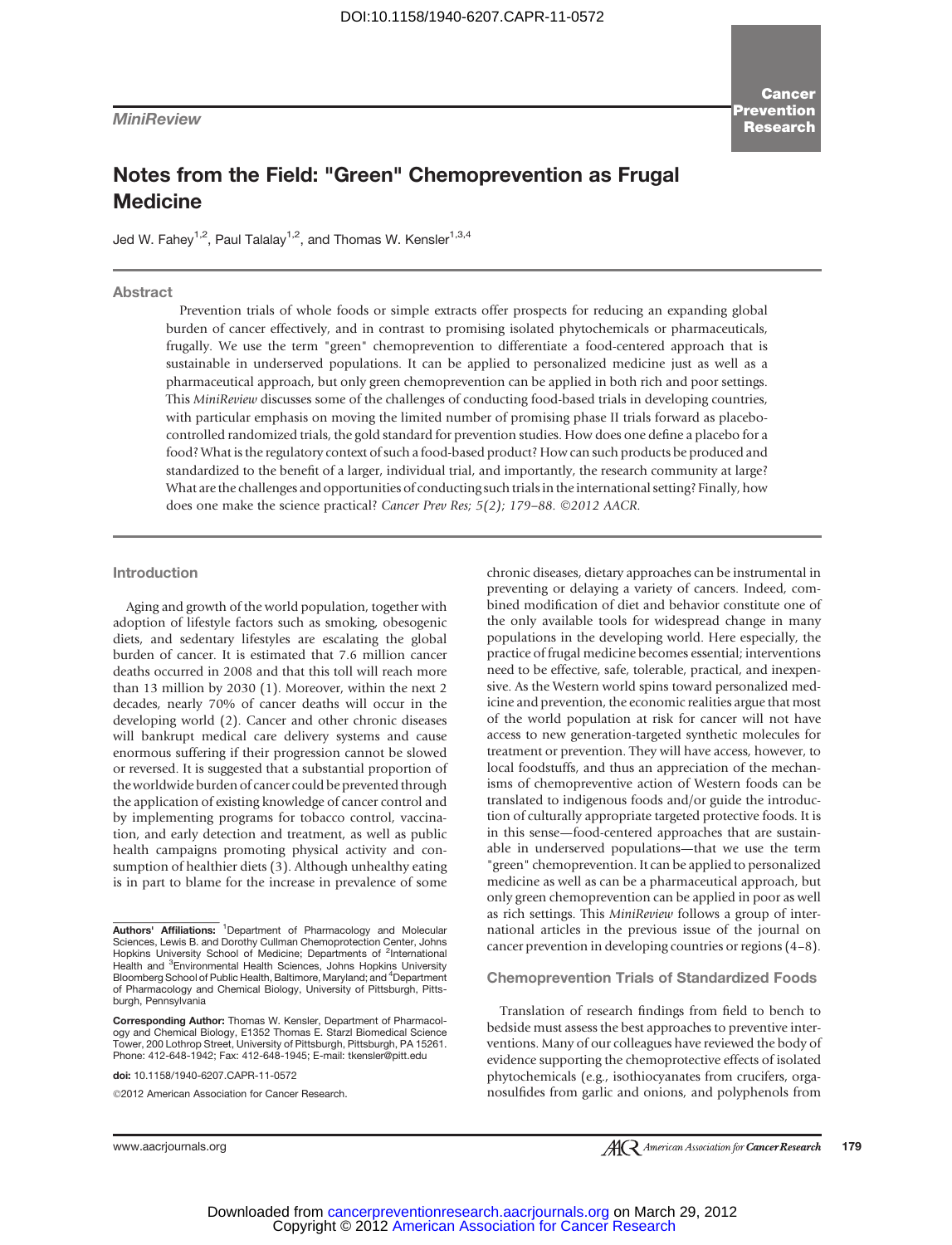berries and teas). All these compounds come from foods vegetables, fruits, herbs, spices, and teas. We and others believe that there is ample evidence to suggest that whole foods themselves may be the most effective way to reduce the risk of a variety of cancers and that the delivery of complex mixtures of a number of individually bioactive phytochemicals permits the upregulation and/or inhibition of multiple steps in the development of neoplasias (9, 10). A very slim, but growing portfolio comprises the prevention trials that have used whole foods or simple extracts (juices and extracts of fruits and vegetables) rather than isolated phytochemicals or pharmaceuticals.

There are at least 3 general approaches that can be used to standardize foods (fruits or vegetables) for such trials. First, an approach can use random selection, where either foods are supplied by the investigator or the participants are told what to eat; then ingestion of the phytochemical(s) of interest is estimated. In a recent trial with tomato products, for example, participants were instructed to consume "a diet rich in tomato products (providing at least 25 mg of lycopene per day)" and were given guidance on how to do so (11). In this approach, phytochemical intake is surmised post facto. A second approach involves growing or purchasing and processing a large, single lot of food specifically for the trial. After composition or phytochemical analysis, the food can be delivered to participants with a controlled phytochemical "loading." It is therefore possible to carry out a dose-response study, which is impractical with the first approach. Most of the trials highlighted later utilize this second approach, but it is still possible that clinical results could be unique for a particular food lot or batch. The third approach is specifically and deliberately to grow plants based on their phytochemical content and to characterize them, including screens for human pathogens, measuring microbial content, analyzing heavy metals and pesticides, and verifying phytochemical titer. We have used this approach for our work with broccoli sprouts because environmental effects are minimized by growth in a controlled environment and plant genotype thus controls phytochemical content (12). A modification of this approach was described in early work by Ip and colleagues (13), who developed selenium-enriched garlic by growing it in selenium-enriched soils, resulting in the bioaccumulation of abnormally high selenium levels. They then used this garlic in a rat mammary tumor model and speculated about the utility of such an approach for human chemoprevention.

Most of the work with both berries and broccoli sprouts has been carried out with freeze-dried (lyophilized) preparations, which concentrate their phytochemicals or bioactives about 10-fold simply by the removal of water and permit easier handling and dosification, greatly prolong storage life, and enhance product uniformity. Because lyophilization conditions can vary and the process removes other substances (e.g., essential oils) as well as water, lyophilization is not sensu stricto exclusively a "concentration" step as some biologically active molecules may be lost and the composition of the food might be modified more than desired.

In the following subsections, we briefly highlight a few of the food-based interventions that are directed toward cancer protection. These foods have been selected because the interventions conducted with them exemplify the 3 general approaches indicated previously and because they in fact represent the majority of food-based trials of which we are aware. We have specifically excluded consideration of trials that utilize herbal mixtures or purified phytochemicals, for example, epigallocatechin gallate (EGCG; ref. 14), both of which are in many ways more closely aligned with dietary supplement or drug trials and have been reviewed in that context by many others. As such, we do not address the encouraging recent clinical trials of curcumin (15) or the extensive work in progress on polyunsaturated fatty acids (PUFA). Furthermore, foods can be divided roughly into animal and plant domains, and the interest in chemoprevention focuses almost exclusively on reducing or qualitatively altering meat intake and increasing plant intake (also with qualitative fine tuning). Therefore, we have grouped the foods we consider here as either fruits or vegetables include teas as a vegetable as they are in essence hot-water leaf infusions, and they are not artificially enriched beyond the obvious preferential exclusion of highly lipophilic substances from an aqueous infusion—as is true for broccoli sprout extracts (BSE). National Clinical Trial (NCT) numbers in parentheses refer to clinical trial designations on the NIH (Bethesda, MD) registry at www.clinicaltrials.gov.

## Fruits

Berries. Stoner (16) elegantly described the factors driving the preclinical and early clinical study of berries in chemoprevention as well as considerations that influence the selection of powdered freeze-dried berries as opposed to berry extracts or pure anthocyanins, the presumed bioactive components. Powdered freeze-dried berries are relatively inexpensive (certainly in comparison with purified anthocyanins) and contain numerous molecules with possible chemopreventive activity, potentially contributing to multiple modes of action against carcinogenesis. Counterbalancing these advantages are concerns about standardization of batches of berry powders and potential contamination with insecticides, heavy metals, and microbes. In China, Chen and colleagues recently conducted a randomized phase II chemoprevention trial of 2 doses (60 or 30 g/d) of whole strawberries lyophilized at a commercial food lyophilizing facility, for reducing the histology and molecular features of esophageal dysplasia (4). This study used a single lot of wellcharacterized powder prepared from standard commercial varieties, thus addressing some of the aforementioned concerns. Sixty g/d (but not 30 g/d) produced a significant reduction in histologic grade of the premalignant lesions. The trial was conducted within the ''esophageal cancer belt," a high-risk area stretching from northern Iran through the central Asian republics to north-central China, where 90% of cases are squamous cell carcinomas (SCC; ref. 17). Major risk factors for SCC in these areas probably include poor nutritional status, low intake of fruits and vegetables, and drinking beverages at high temperatures (18). The earlier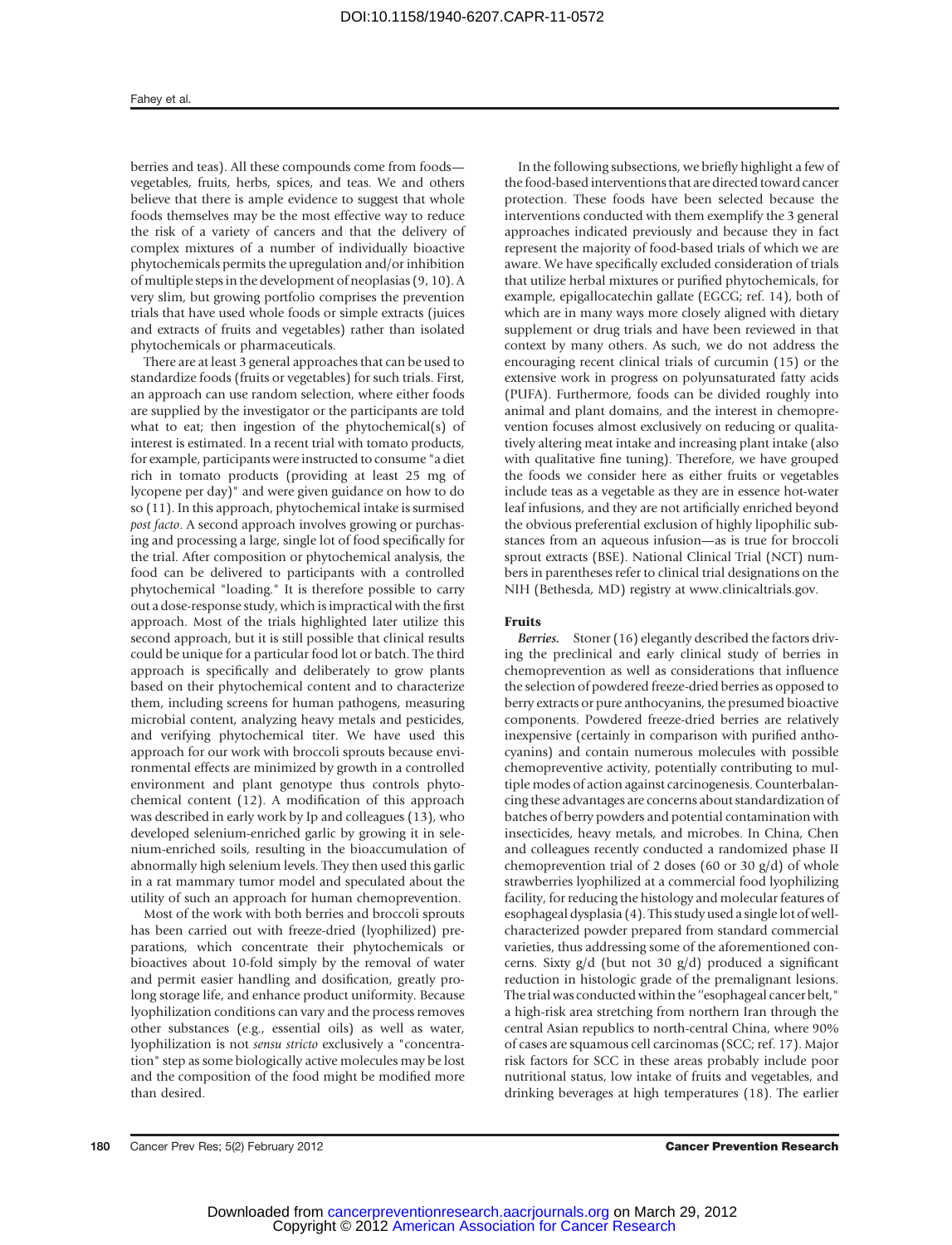Nutritional Intervention Trial conducted in Linxian, China, well recognized as the highest incidence area for esophageal SCC in the world, had shown that supplementation with vitamins and minerals (50 mg selenium, 30 mg vitamin E, and 15 mg b-carotene) decreased mortality from all causes, cancer overall, and gastric cancer (19). Nonsignificant effects on mortality from esophageal cancer were reported. Thus, the population-based evidence for the strawberrybased trial was solid, if not entirely secure. Animal models have highlighted the chemopreventive efficacy of strawberries and other berries against chemical-induced tumorigenesis in the rat esophagus (20, 21). It is important to note that China is becoming a major producer in the world strawberry market, so that unlike raspberries and blackberries, this fruit is available to this population in the marketplace.

Stoner and colleagues previously evaluated freeze-dried black raspberries, blueberries, and strawberries in preclinical studies (22). Clinical trials of these berries and their extracts now include oral delivery for prevention of nonsmall cell lung carcinoma (NSCLC; NCT00681512) and familial adenomatous polyposis coli (APC; NCT00770991); lozenges for treatment of oral SCC (NCT01465776) and head and neck cancer (NCT01469429); and oral gels in a multicenter oral cancer chemoprevention trial (NCT01192204; refs. 23–25).

Pomegranate. At least 8 separate studies of pomegranate are currently listed on the website www.clinicaltrials.gov. These trials are evaluating the effects of currently marketed pomegranate juice, extract, or pills (capsules containing an extract) on prostate cancer progression or recurrence or biomarkers thereof. We are only aware of published results from a single phase II study in men after treatment for prostate cancer, which showed a significant prolongation of prostate-specific antigen (PSA) doubling time (26).

Tomato. There have now been several small clinical interventions in which tomato products have been prescribed for men with recurring prostate cancer (11) and for women at a high risk for breast cancer (27). Although these trials have been rigorous and well designed, they have not delivered a standardized preparation of tomatoes but rather have dictated that a minimum quantity of tomato products must be consumed by subjects in "the tomato arm."

# Vegetables

Broccoli sprouts. Some of our early clinical work utilized fresh broccoli sprouts (12, 28–30), and in part, this encouraged us to develop freeze-dried standardized sprout extracts from specifically selected cultivars and seed sources that are grown for us in a prescribed manner. We also utilize a boiling water extraction step, and many of the 24 broccoli sprout studies listed on www.clinicaltrials.gov have added an enzymatic conversion step before lyophilization, as summarized later in this article.

Tea. Both black and green teas are abundant sources of polyphenols and have been studied in the clinic. Polyphenolic extracts have been delivered as pure teas and as concentrates (e.g., Polyphenon E). The preclinical experience with teas for cancer prevention has been summarized recently (31–33). Early trials addressing pharmacokinetic endpoints (34) have guided at least one phase II randomized, (placebo)-controlled trial with encouraging results in patients with high-risk oral premalignant lesions (35). At present, more than 40 clinical cancer prevention or treatment trials of tea or an enriched tea concentrate (e.g., Polyphenon E) are listed on www.clinicaltrials.gov.

Garlic. Aged garlic extract or garlic oil has been evaluated for its ability to inhibit the development of precancerous gastric lesions (36) and colorectal adenomas (37). The colorectal trial was small (51 subjects) and showed that taking daily garlic extract for a year had an effect, but there was no effect on precancerous lesions in the gastric study involving 3,365 subjects randomized to treatments that included garlic taken twice daily for 7.3 years. Other garlic trials appear to have been completed (NCT00079170; NCT01293591), but we are not aware that results have been published.

Ginger root. Ginger has been shown to downregulate cyclooxygenase (COX) in vitro and to reduce adenomas in rats. A recent small early-phase randomized trial of ginger root extract for effects on eicosanoids found that the extract (vs. placebo) significantly decreased the primary endpoint of mean change in prostaglandin  $E_2$  levels in biopsies (when normalized to free arachidonic acid) of the colon mucosa of healthy volunteers (38); the extract was tolerable and safe. This trial established a dose (originally based on a phase I trial; ref. 39) and formulation of ginger root extract that the investigators suggested for moving forward into clinical testing in people at a high risk of colorectal cancer.

Clearly the goal of food-based approaches to prevention is enticing, but there are a number of daunting challenges in designing and conducting food-based intervention trials, particularly when they require international collaborations. What are some next steps and key challenges?

# Randomized Placebo-Controlled Clinical Trials of Food—What Is the Placebo?

The gold standard for assessing the efficacy of new chemopreventive agents, and indeed many medicines, has been the phase III randomized placebo-controlled clinical trial (RCT). RCTs of single-agent tamoxifen, finasteride, or celecoxib (40–42) and of combinations such as  $\alpha$ -difluoromethylornithine (DFMO) and sulindac (43) exemplify this approach in the prevention setting. While the use of placebo in the control group presents an obstacle to the scientific evaluation of a number of drugs and treatments in general, this demand is of limited relevance to cancer prevention, where few drugs have been U.S. Food and Drug Administration (FDA) approved. The use of placebo is justified whenever it does not cause serious damage or considerable suffering. However, it is unclear whether the standard of best available treatment should be local or international (44). Chen and colleagues (4) proposed "to test strawberries alone and combined with other preventive agents in randomized placebo-controlled trials" as the next step in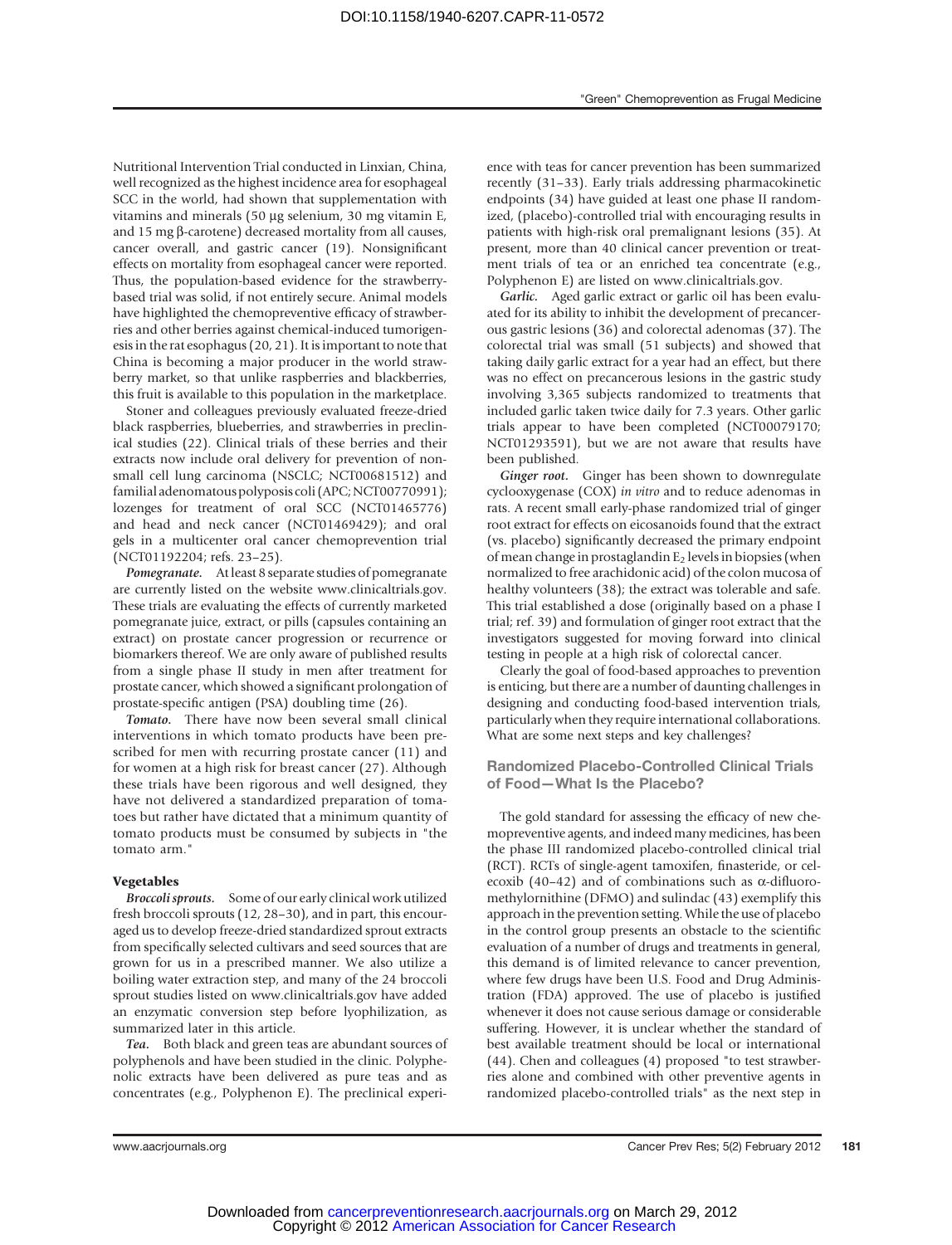their program of study. But what should the placebo be in such a food-based study?

For chemoprevention trials, placebos have an important role as control interventions to determine specific effects and to reduce bias by enabling blinding (45). In our RCTs of broccoli sprout preparations conducted in China, we have used a variety of strategies to develop appropriate placebos. None have been ideal. Our 3 main approaches have been as follows: (i) remove/extract the active component(s), (ii) add the active components to an "inert" vehicle, and (iii) unmatched placebo. In our first RCT (46), we imported broccoli seeds and grew 3-day-old sprouts in an improvised greenhouse. Plants were plunged into boiling water for 15 minutes to extract glucoraphanin, the stable, water-soluble glucose conjugate precursor of the chemopreventive compound sulforaphane. Extensive quality control measures established the safety of, and glucoraphanin concentration in the beverage. The placebo beverage was a sequential fourth hot-water extract of the plant material. At this stage, all of the glucoraphanin as well as other uncharacterized plant components were eliminated. Nonetheless, the placebo beverage still had a vegetable smell and coloration, albeit with a different complex of tastes. The logistics of scaling up this process for larger, longer trials, as well as a changing regulatory landscape, prompted us to develop an alternative approach to formulating a placebo for a trial that is ongoing as we write this MiniReview. With commercial sprouters and a freeze-drying facility with good [food] manufacturing practice (GMP) compliance, we prepared large-scale batches of glucoraphanin-rich and sulforaphane-rich powders from the hot-water sprout extracts. These powders were then shipped to China and are reconstituted daily in a beverage composed of commercial bottled water, pineapple juice, and lime juice. This admixture of liquids provides blinding to taste and visual aspects of both the placebo and test beverages. Are participants completely blinded? We think not. In an earlier RCT of the drug oltipraz, one participant sent out an assigned pill to a relative working in the pharmaceutical industry for analysis, which amused us, especially as this was rural China in the mid 1990s—a very different time and place. Blinding may be in the eye of the investigator, but rarely of the study participant. Albeit in a crossover design trial in which each individual served as his or her own control rather than in an RCT, our third approach used a dilute mango juice beverage during run-in and washout phases of the trial, which compared effects of either glucoraphanin- or sulforaphane-rich mango juice beverages containing reconstituted lyophilized powders (47, 48). The mango juice provided no blinding to taste or color of the beverage. The unmatched placebo worked well in this setting, although most participants at the end of the study acknowledged that they liked the placebo better than either of the active intervention formulations.

In addition to blinding, the other key aspect of selecting an appropriate placebo is to facilitate evaluation of the specificity of the effects (adverse or efficacious) of the intervention agent. In regard to food placebos, developing a placebo material that is completely lacking in bioactive materials is exceedingly difficult. Sulforaphane, like the anthocyanins featured in the Chen and colleagues (4) study, has multiple molecular targets and actions. Because our study endpoints in China typically focus on alteration of carcinogen metabolism and formation of DNA adducts, we screen for possible placebo components devoid of these actions in simple in vitro bioassays. With more complicated study endpoints, such as histologic evaluation of esophageal dysplasia, where multiple targets and actions occur, verification that the placebo is devoid of biologic activities becomes more difficult. Active placebos can confound a clinical trial and might give a misleading negative result. Because the default effect of such confounding is to push the outcome towards the null, a bioactive placebo is highly undesirable. Perhaps the recent Chen and colleagues (4) outcome of apparently no effect with the lower dose of strawberries suggests that dilution may be a solution to consider for a useful placebo. In any case, achieving objective evaluation of specificity of effects together with effective blinding of study participants and investigators in a foodbased trial is far more challenging than in a drug-based trial, where masking generally can be readily achieved with opaque capsules and inert fillers.

# Standardization of the Test Material

Good science demands a rigorous understanding of the composition of foods utilized in prevention studies. A shifting regulatory landscape also requires a high level of quality control and safety evaluation in the use of foodderived products as medicines. Classification of foods versus dietary supplements versus drugs has a significant impact on the approval processes for use of these materials in clinical trials. The FDA defines drugs as [emphasis ours] "articles intended for use in the diagnosis, cure, mitigation, treatment, or prevention of disease" and "articles (other than food) intended to affect the structure or any function of the body of man or other animals." The FDA regulates both finished dietary supplement products and dietary ingredients under a set of regulations different from those covering "conventional" foods and drug products (prescription and over-the-counter). Under the Dietary Supplement Health and Education Act of 1994, the manufacturer of dietary supplements or ingredients is responsible for ensuring the safety of these products before they are marketed. These products do not need to be registered with the FDA, unlike drugs, for which Investigational New Drug (IND) applications must be filed and approved before initiating studies.

In the past decade, our intervention test article (hot-water extracts of 3-day-old broccoli sprouts) has been classified as a food, a dietary supplement, and a drug, by both our Institutional Review Boards (IRB) and the FDA, often not synchronously or with clarity of purpose. Often legal liability considerations rather than scientific considerations have driven these decisions. A uniform regulatory approach, nationally and internationally, will be needed to facilitate investigators, IRBs, and national regulatory bureaus in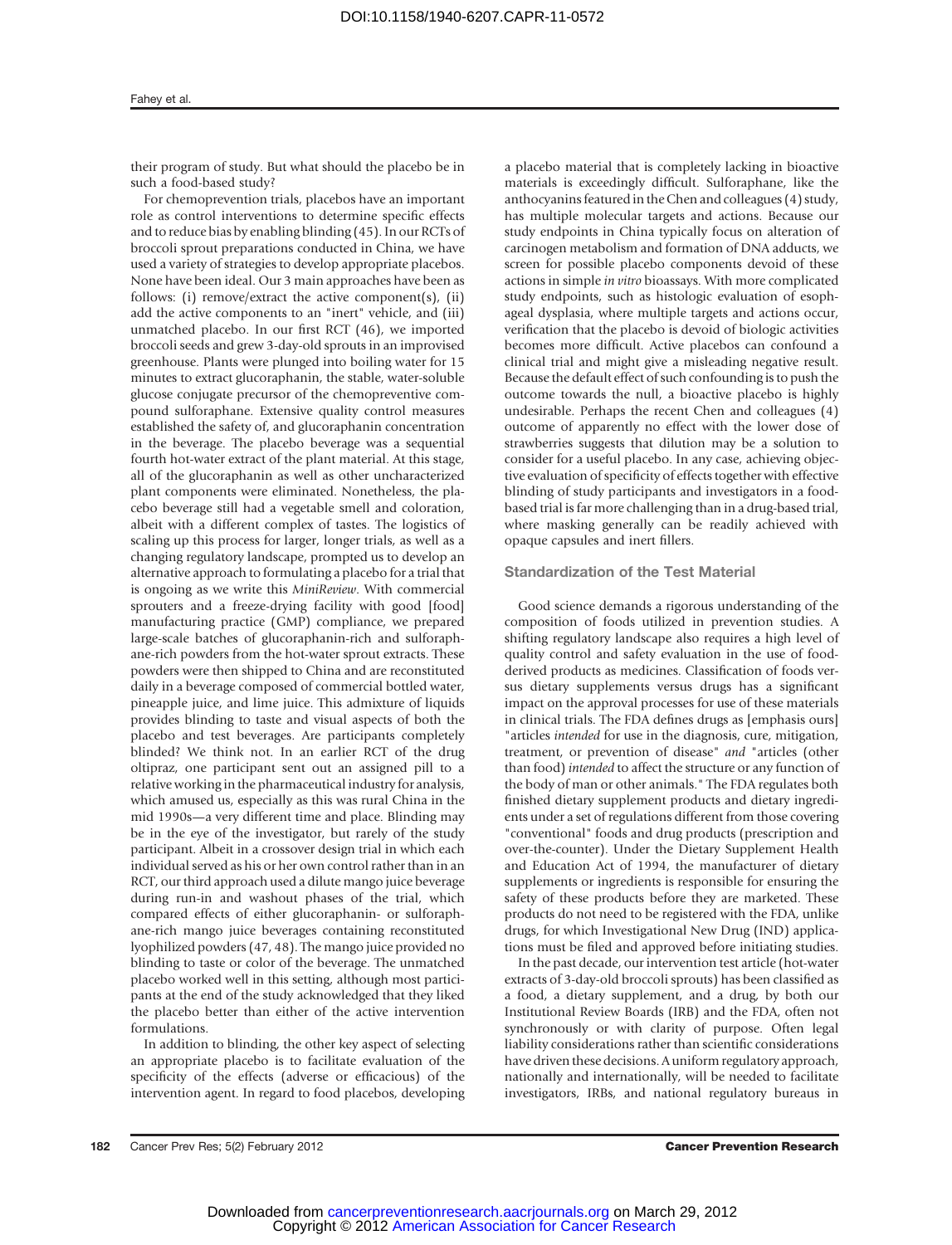the evaluation of food-based approaches for disease prevention.

Standardization and validation of the plant source has most notably come to general attention with regard to herbal medicines and dietary supplements. Contamination of herbal extracts with foreign plant material (incorrect or perhaps fraudulent identification of plant species), excessive quantities of trace elements, pesticides, filth (e.g., rodent hairs and insect parts), undeclared synthetic substances, microbes, or antibiotics have all been documented, along with misrepresentation of the sourcing of plants. The issues associated with scientific development of medicines from plants have been summarized in a historical context by Talalay and Talalay (49). Issues surrounding poorly documented trials with "herbal" and "botanical" products (e.g., ginseng, black cohosh, and grape seed extract) have added to the confusion and reluctance of some clinical practitioners to embrace food-based trials (50). The development of standardized vegetables and fruits for intervention can be guided by most of the same concerns in place for herbal or botanical remedies and dietary supplements. It is particularly important that issues surrounding content, source, and botanical variety and uniformity of preparation must be considered to ensure that dosing of subjects can be validly compared on the basis of a biologically useful criterion. In most but not all cases, this standardization is based upon measuring the quantity of a particular phytochemical or phytochemicals within the fruit or vegetable.

Epidemiology points to foods (e.g., fruits and vegetables) for prevention, but modern science cannot fully validate their efficacy unless scientists can repeat the outcomes of published interventions. Therefore, reproducible delivery of standardized foods is critical to the clinical testing of foods and food combinations for their chemoprotective potential. In other words, clinical testing of foods and food combinations that can be validated is not likely to happen unless and until these foods are documented and characterized in such a way that others can replicate the dosing regimen and deliver the same amount of the phytochemical (s) of interest within a reasonably similar background (plant) matrix. The use of crops grown for human consumption requires knowledge of the following plant-related factors: (i) genetics or pedigree, (ii) environment or provenance, and (iii) contamination (both deliberate and accidental).

#### Pedigree

Designation of the genus and species or subspecies is generally sufficient to indicate common plant names such as strawberry or broccoli. The terms "variety" and "cultivar," however, are genetic-based botanical or horticultural designations that specify a type of rose (e.g., Midas Touch or Crimson Queen) or apple (e.g., Macintosh, Gala, or Golden Delicious). For vegetables like broccoli and fruit like strawberries, the cultivar designation is not generally apparent to the consumer. Growers, packers, and distributors select cultivars for the market based on economics and availability so that the cultivar on a consumer's plate may vary from one trip to the supermarket or farmers market to the next. Our experience with broccoli and broccoli sprouts is that content of glucoraphanin (which is then converted to biologically active sulforaphane) differs between 10- and 100-fold among cultivars (12, 51) and varies greatly with growing conditions (52) and even with position on the broccoli head (53). Strawberry cultivars have similar quantitative and qualitative variations in phenolics (54, 55). Therefore, documentation of cultivar and source is essential to replication of a clinical or laboratory result (Fig. 1).

#### Environment

The geographic location of crop production and time of year, as well as all of the environmental variables in a growing season, can have a profound effect on the content of trace elements and phytochemicals. Phytochemicals are plant secondary metabolites and are largely defense compounds. Their titer and relative predominance within plant tissues respond acutely to environmental perturbations (including predation). Growth in conventional versus organic agricultural settings has an even more dramatic effect on phytochemical content than on the macrocomponents (e.g., carbohydrates, proteins, and fat; ref. 56).

#### Contaminants

Contamination of fruits and vegetables can vary greatly and should be screened for, well documented, and eliminated if at all possible. Microbes (plant pathogens and commensals and human pathogens) are the primary potential contaminants. Plants naturally host a large external microbial community, but improper agricultural practices can bring unacceptably high levels of human pathogens (e.g., Escherichia coli 0157:H7) into contact with fruits and vegetables destined for the market. This is a significant problem with both berries and sprouts, as it is with any other commercially available fruit or vegetable, and contamination issues led us to assist the FDA in developing and codifying procedures for safely producing vegetable sprouts (57). Pesticides and environmental toxins are more insidious, but again, proper testing can ensure safety. Deliberate contamination, introduction of undeclared substances, or dilution with other (inactive) botanicals is a greater problem in the supplement industry than with whole foods. Nevertheless, within weeks of the introduction of broccoli sprouts as a food in 1997, unscrupulous profiteers were misrepresenting (as broccoli) both sprouts and seeds that laboratory testing proved not to be broccoli or even cruciferous vegetables in some cases (12).

Chen and colleagues (4) set an example by the excellent documentation of source and phytochemical content of their lyophilized strawberries, as well as by their processing, handling, and dosification conditions. These exemplary methods are equally well detailed in earlier publications from this group on their work with lyophilized black raspberries (16). They have set a high bar for others to follow, and we urge that future potential clinical investigators of whole foods or simple food extracts view their example as a minimal entry requirement. For fruit and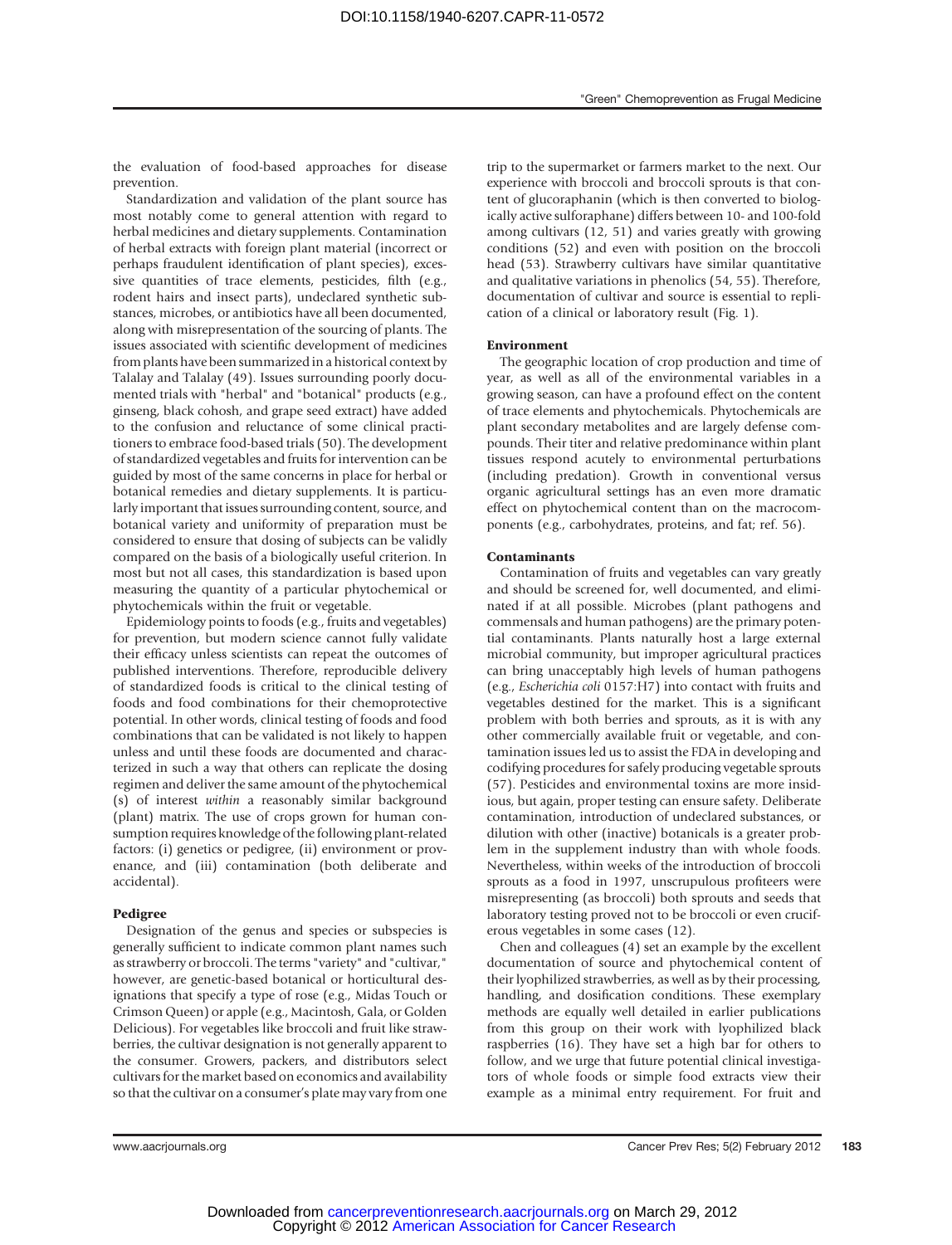

Figure 1. A, the cultivar and harvest time (and various other factors) dramatically affect levels of total anthocyanins (pictured), cyanidin, ellagic acid, p-coumaric acid, chlorogenic acid, caffeic acid, ascorbic acid, and pelargonidin in 22 cultivars of field grown strawberries (redrawn from ref. 55). B, similarly, a variety of factors influence the glucosinolate content of broccoli, which translates directly to NADPH quinone:oxidoreductase 1 (NQO1) induction in Hepa1c1c7 cells (pictured) and is exclusively attributed to sulforaphane content. Data are from 28 broccoli cultivars grown to the 3-day-old stage in the authors' laboratory, as described in ref. (12).

vegetable interventions that use plant foods of poorly documented provenance or pedigree, investigators should deposit voucher specimens that include viable seeds or other means to propagate those plants in appropriate land grant university or private herbaria/hortoria, or with the US Department of Agriculture's National Germplasm System (58).

#### Production

One of the most frustrating obstacles that scientifically rigorous whole-food trialists face is the lack of readily accessible large-scale facilities where the plants can be reliably and safely produced and processed under conditions that allow for rigorous investigator supervision and/or participation in the process and standardization of the product for content of specific phytochemicals (at times within the context of rather artificial IND "drug" constraints). We return to the example with which we are most familiar—our trials with broccoli sprouts—to show some of the challenges to conducting trials of this sort, for which we, as a scientific community, must develop a better operational paradigm.

We have prepared highly standardized, freeze-dried boiling water extracts of broccoli sprouts under food compliant GMP conditions and under the direct personal supervision of scientists at Johns Hopkins Medical School (Baltimore, MD). These preparations are now being tested clinically for oral and topical use. More than 24 clinical studies (over a dozen have INDs) have been undertaken or are being planned for a broad range of clinical investigations: from pharmacokinetics, safety, and tolerance studies to preventive interventions in various disease states, including cancer risk settings, asthma, chronic obstructive pulmonary disease, skin pathology, and a number of neurodegenerative disorders. Some of these studies are being conducted at Johns Hopkins and many are now at other institutions in the United States and other countries. Hopkins coinvestigators (J.W. Fahey and P. Talalay) in these studies supply the BSE together with extensive chemistry, composition, and safety data that are used in applications for IRB and IND approvals. This BSE has been administered to volunteers as follows: (i) redissolved in water, (ii) in a food matrix (e.g., mango juice, pineapple/lime juice, or cheese soup), or (iii) in gelatin capsules hand made by a specialty pharmacist. This process includes regular and time consuming quality and stability testing and record keeping. We thus share full responsibility for the design and proper conduct of the clinical studies of BSE; we also receive real-time information on the progress and any complications in these studies. As a result, much of the record keeping, regulatory, and product development functions that would be shouldered by a food or drug company in other scenarios are squarely ours in this scenario—not the most efficient use of the time of research scientists.

We suggest that many of the food-based trials described earlier have been faced with at least some of the issues of cost, control, responsibility, standardization, reproducibility, and regulation that we have attempted to highlight. Scientific consensus on the efficacy of clinical approaches requires more than a single trial, and satisfactory replication of results requires a better mechanism for dealing with the production of reproducible, standardized material for foodbased trials. We have already solicited advice and assistance from colleagues in the chemoprevention community and elsewhere in our efforts to develop a suitable management and manufacturing structure that will permit the continued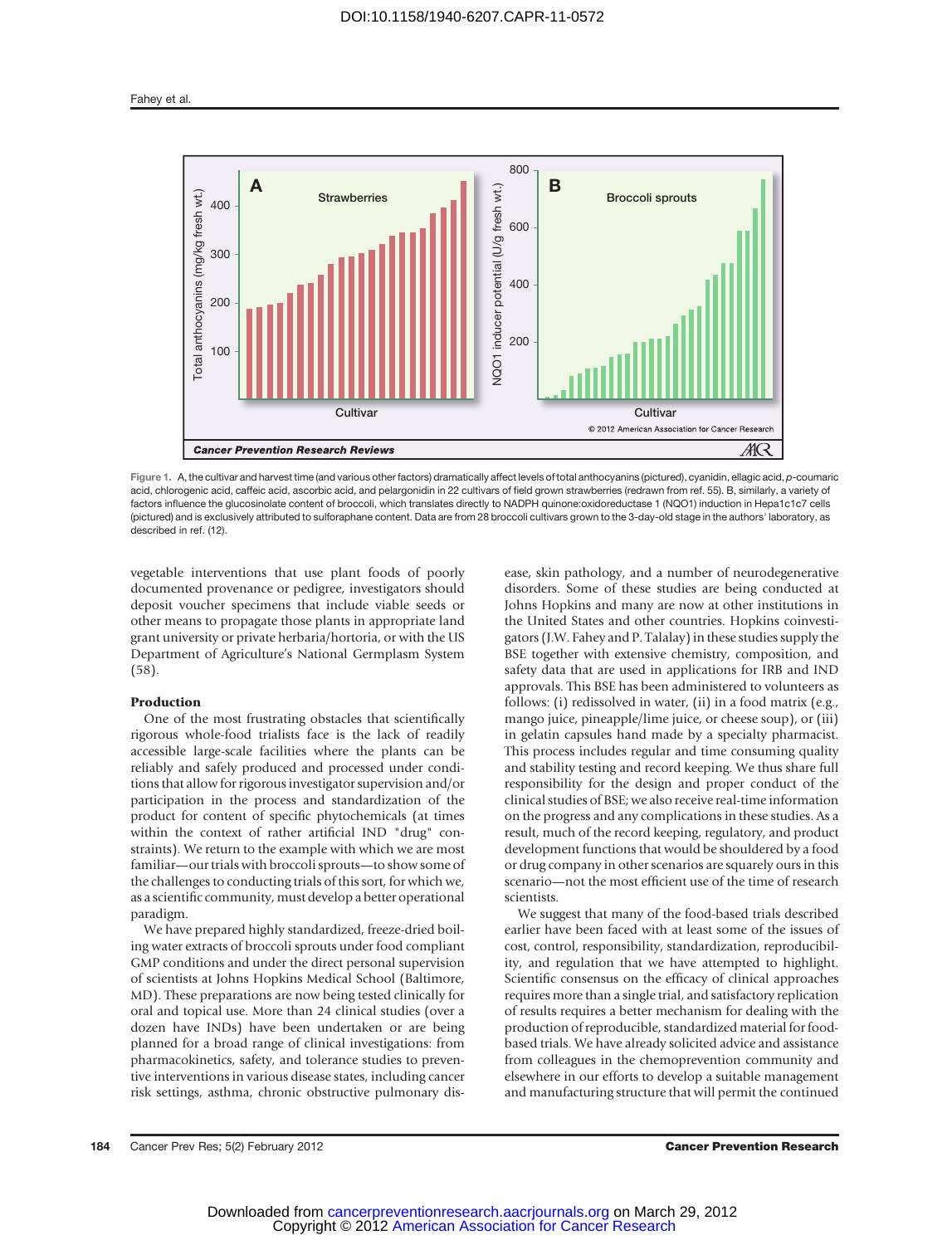supply of high-quality, standardized food (extracts or concentrates) for clinical studies to collaborators worldwide. The following attractive ideas have been fielded thus far: (i) the creation of a not-for-profit corporation or a foundation to manage, finance, and take responsibility for this process; (ii) direct participation of the NIH; (iii) involvement of a commercial operation (e.g., one of the food-processing or freeze-drying companies that has serviced the berry trials and our BSE trials); and (iv) involvement of a large university food science group. Intellectual property, control, and production priority issues may complicate some or all of these approaches. We present the dilemma with the hope that our colleagues will engage in a dialogue and that a feasible and practical mechanism will emerge to facilitate the development of an investigator-controlled, but simple and economical paradigm for providing standardized foods for cancer prevention research trials worldwide.

Frugal medicine demands it, and sound science would greatly benefit from it. Transferring this process to the pharmaceutical industry is not an option. Cancer chemoprevention most certainly has a niche for pharmaceuticals, and perhaps these companies will eventually even have a very large presence at the table. Nonetheless, validated, efficacious dietary approaches would clearly be the most sustainable and rational approaches to prevention. We submit that they are absolutely essential in the international arena of developing regions, and as we move into the era of baby boomer health care economics, in developed countries and regions as well. All these barriers to disease prevention with berries, broccoli, and other foods for chemoprevention can be overcome.

# International Studies: Opportunities and **Challenges**

Identification of geographically delineated, high-risk cohorts in economically developing regions, such as those in the esophageal "hotspot" of Linxian, China, or the hepatocellular carcinoma "hotspot" of Qidong, China, offers pragmatic advantages for efficient clinical trial design and conduct in regions where frugal medicine is needed. There are several key prerequisite elements, however, for developing productive international collaborations. First and foremost, the right collaborators, linked by a genuine interest in building friendships and cultural understanding, must be identified. Trans-national investigators should provide the projects with complementary sets of skills and resources that enhance all collaborative roles. Diligence in maintaining regular channels for communicating and meeting are also important. Our Johns Hopkins investigators have collectively spent nearly a decade of cumulative time "on the ground" in Qidong during the course of the development, conduct, and renewal of our collaborative studies of BSE and other chemopreventive agents. Multiple reciprocal visits of Qidong scientists, clinicians, public health leaders, and government leaders to Johns Hopkins have further nurtured the learning experiences and facilitated the timely conduct of the science.

Regulations at home and abroad govern the design and conduct of these collaborative trials. Meshing of regulatory and cultural distinctions between the collaborating countries can be challenging; this has certainly been true for our Sino-U.S. projects, where the barriers have been bilateral. The Federalwide Assurance process, which defines the structure and functions of IRBs, may need to be implemented at the local collaborating institutions. Import of study food materials (including plant seeds or freeze-dried powders), components of placebo beverages, or study supplies and export of biologic samples are subject to strict regulation in China and other countries. Export of biospecimens may be forbidden in some countries, necessitating the establishment of local laboratories with the requisite analytical capabilities. Transport of these items can be very expensive, and customs delays are extensive. Cumbersome and protracted processes for securing permissions to open and conduct trials are an unfortunate hallmark of international collaborations. Obtaining and synchronizing regulatory, infrastructure, and implementation factors are always underestimated in terms of scope and time. Passion and commitment to achieve the goal are essential prerequisites, as is patience. When international collaborative research works, the excitement of new relationships, of building capacity, of making a difference, and of doing good science collectively provides enormous satisfaction. Successful translation of such collaborative work on early-phase trials into RCTs promises to bring enormous, affordable benefit to places that have great needs.

Getting from Clinical Trials to Frugal Medicine

#### Getting greener

Although good science demands the use of standardized foods in research trials, frugal medicine will not be directly served by these products. Preparation of standardized test articles such as lyophilized berries or broccoli sprouts is expensive in relation to the economics of the developing world. Early collaboration with phytochemical experts is, therefore, highly desirable and may even lead to exciting and unanticipated new discoveries, as illustrated by our studies of the Moringa tree (Moringa oleifera; refs. 59, 60). Moringa species, which are not crucifers, contain a multiply glycosylated isothiocyanate precursor that is as potent an inducer of the nuclear factor-erythroid 2 p45-related factor 2 (Nrf2) response as is sulforaphane (61) and is as potent an antibiotic against the bacterium responsible for much of the world's gastric cancer (62). The Moringa tree is of Himalayan origin, grows extensively in the dryland tropics globally, and can thrive where most other edible plants cannot. All plant parts are edible, and various governmental agencies and nongovernmental organizations (NGO) have advocated intensive food use of Moringa as a sustainable intervention to combat starvation in these regions, where food availability is marginal or nonexistent and arable land is minimal. Another attractive feature of these plants is that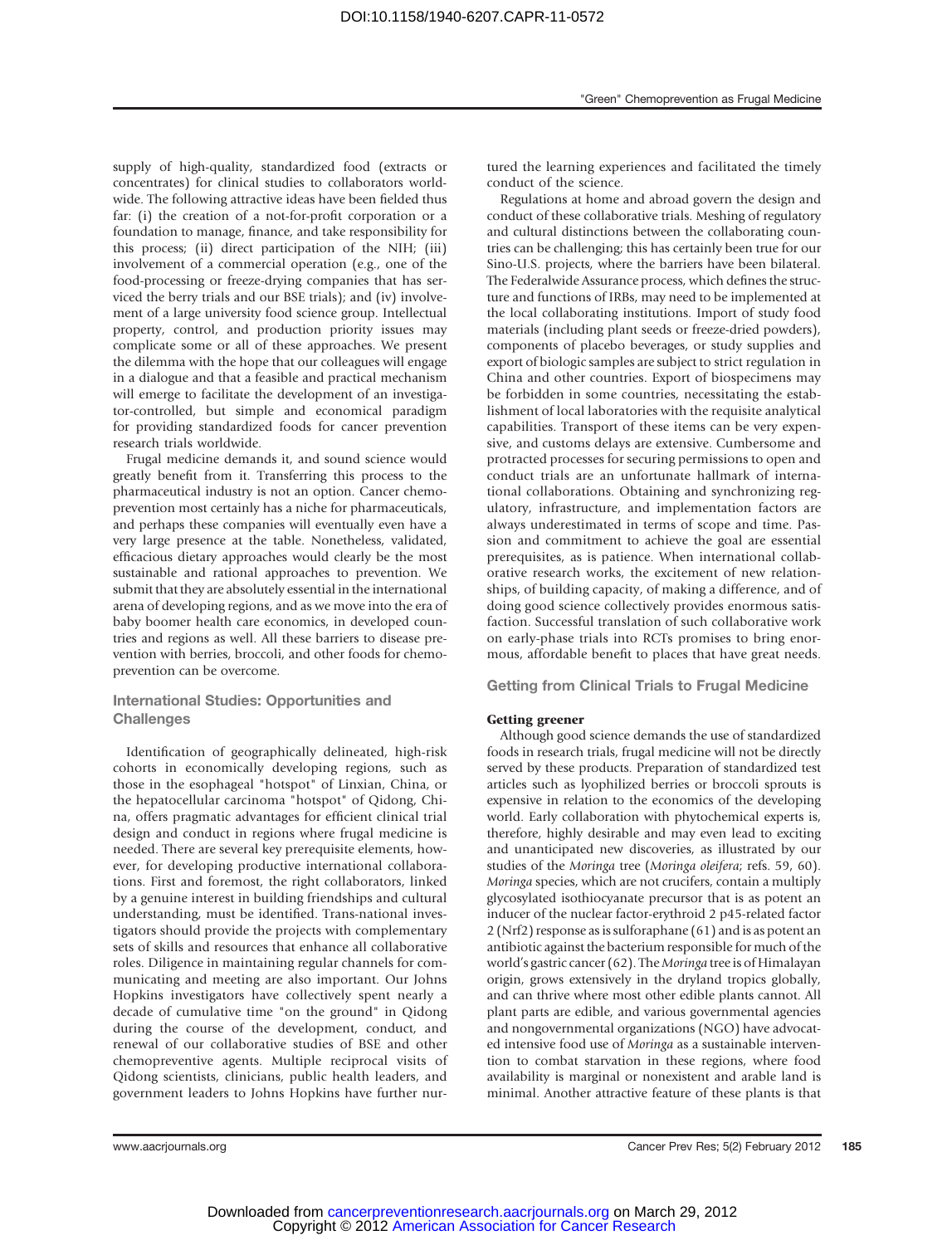

Figure 2. Jiang Lou, Qidong, China—December 2011. In the last half decade, broccoli has become the major late-season crop in eastern Qidong. Although largely produced for export, the vegetable is beginning to penetrate local markets.

local populations are already consuming them, both as famine foods and in normal local cuisine (63).

#### The drivers

Neither identifying the problems, nor making tremendous progress towards solving them, will in and of itself lead to a diminution of the scourge of cancer. There will be many stakeholders in the greening of preventive medicine, and the sooner we acknowledge, encourage, and perhaps regulate their actions, the sooner real progress will be made from a population perspective. Whereas large pharmaceutical companies have been the rich uncles for much work on disease treatment, and they have profited mightily from that investment, we expect that they will not be the stakeholders in a chemoprevention paradigm shift. We expect that the drivers of this revolution will be the food producers (farmers and seed companies) and the packers, processers, distributors, and retailers who get food to the public. They stand to profit from the value added at a number of levels, including cultivar differentiation, "healthy food" formulations, introduction of new foods, and reintroduction of "old foods" into new markets. This process can be augmented and directed as follows: (i) by enhancing meaningful partnerships between the NIH and the U.S. Department of Agriculture, (ii) by approaching the regulation of this inevitable shift with wisdom and based upon scientific principles, (iii) by demanding that the new drivers (food and agricultural interests) provide a larger share of the funding for chemoprevention research and for effective public outreach, and (iv) by increasing dramatically the level of nutrition education in our healthrelated graduate schools and in our medical and nursing schools.

#### The end game

It is certainly plausible that, if ultimately shown to be effective by scientific consensus, Western foods such as those highlighted earlier could contribute to reducing the prevalence of cancer by becoming more widely consumed. It is not as plausible, nor are we recommending, that these foods would "catch on" in other parts of the world, where they are neither available nor part of the local cuisine. Therefore, we view the trials highlighted earlier as principally applicable to a preventive strategy in Western countries and as a powerful guide for selecting other foods (vegetable or fruit) based upon the botanical, phytochemical, and mechanistic (e.g., chemopreventive) profiles of culturally acceptable and available foods in other places with populations at risk for cancers. That being said, we and others have witnessed a recent dramatic upturn in the production of both strawberries and broccoli in China (Fig. 2). Whether this is connected with the extremely widespread awareness of the clinical trials discussed earlier in the applicable regions of China, one can only speculate, but the local peasant farming populations have become keenly aware of the potential value (both medical and financial) of both crops. The "green revolution" in meeting the needs of worldwide food production can now be followed by a "green" evolution into disease prevention.

# Disclosure of Potential Conflicts of Interest

No potential conflicts of interest were disclosed.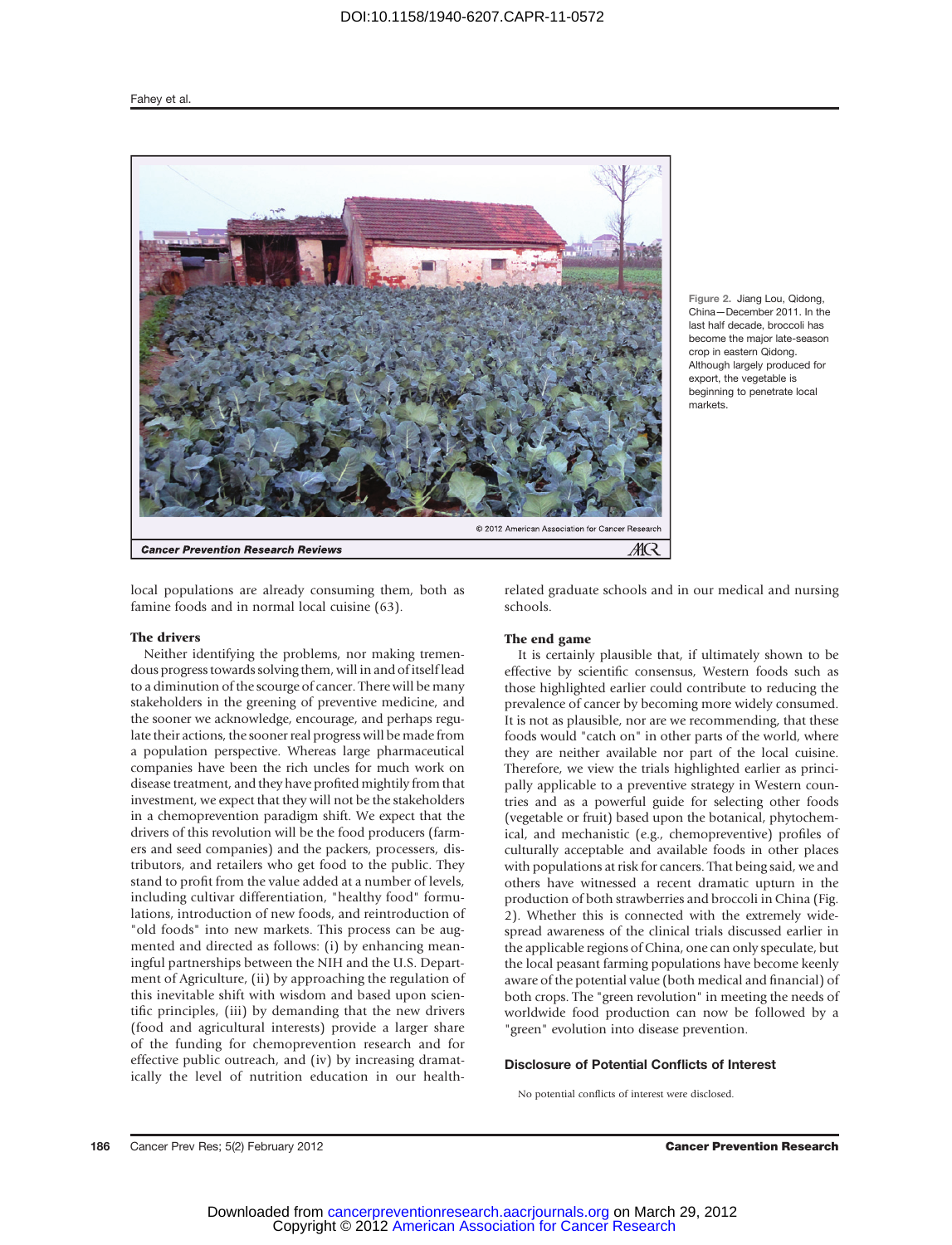# Grant Support

The study was supported by USPHS (P01 ES0906052, R01 CA39416, R01 CA93780) and the Lewis B. and Dorothy Cullman Foundation.

# **References**

- 1. Ferlay J, Shin HR, Bray F, Forman D, Mathers C, Parkin DM. Estimates of worldwide burden of cancer in 2008: GLOBOCAN 2008. Int J Cancer 2010;127:2893–917.
- 2. Lingwood RJ, Boyle P, Milburn A, Ngoma T, Arbuthnott J, McCaffrey R, et al. The challenge of cancer control in Africa. Nat Rev Cancer 2008;8:398–403.
- 3. Jemal A, Bray F, Center MM, Ferlay J, Ward E, Forman D. Global cancer statistics. CA Cancer J Clin 2011;61:69-90.
- 4. Chen T, Yan F, Qian JM, Guo MZ, Zhang HB, Tang XF, et al. Randomized clinical chemoprevention trial of lyophilized strawberries in patients with dysplastic precancerous lesions of the esophagus. Cancer Prev Res 2012;5:41–50.
- 5. Lowy DR, Schiller JT. Reducing HPV-associated cancer globally. Cancer Prev Res 2012;5:18–23.
- 6. Kane MA. Preventing cancer with vaccines: progress in the global control of cancer. Cancer Prev Res 2012;5:24–29.
- 7. Sahasrabuddhe VV, Parham GP, Mwanahamuntu MH, Vermund SH. Cervical cancer prevention in low- and middle-income countries: feasible, affordable, essential. Cancer Prev Res 2012;5:11–17.
- Fitzgerald DW, Bezak K, Ocheritina O, Riviere C, Wright TC Jr, Milne GL, et al. The effect of HIV and HPV co-infection on cervical COX-2 expression and systemic prostaglandin E2 levels. Cancer Prev Res 2012;5:34–40.
- 9. Fahey JW, Kensler TW. Role of dietary supplements/nutraceuticals in chemoprevention through induction of cytoprotective enzymes. Chem Res Toxicol 2007;20:572–6.
- 10. Liu RH. Potential synergy of phytochemicals in cancer prevention: Mechanism of action. J Nutr 2004;134:3479S–85S.
- 11. Grainger EM, Schwartz SJ, Wang S, Unlu NZ, Boileau TW-M, Ferketich AK, et al. A combination of tomato and soy products for men with recurring prostate cancer and rising prostate specific antigen. Nutr Cancer 2008;60:145–54.
- 12. Fahey JW, Zhang Y, Talalay P. Broccoli sprouts: an exceptionally rich source of inducers of enzymes that protect against chemical carcinogens. Proc Natl Acad Sci U S A 1997;94:10367–72.
- 13. Ip C, Lisk DJ, Stoewsand GS. Mammary cancer prevention by regular garlic and selenium-enriched garlic. Nutr Cancer 1992;17: 279–86.
- 14. Urusova DV, Shim J-H, Kim DJ, Jung SK, Zykova TA, Carper A, et al. Epigallocatechin-gallate suppresses tumorigenesis by directly targeting Pin1. Cancer Prev Res 2011;4:1366–77.
- 15. Carroll RE, Benya RV, Turgeon DK, Vareed S, Neuman M, Rodriguez L, et al. Phase IIa clinical trial of curcumin for the prevention of colorectal neoplasia. Cancer Prev Res 2011;4:354–64.
- 16. Stoner GD. Foodstuffs for preventing cancer: the preclinical and clinical development of berries. Cancer Prev Res 2009;2:187–94.
- 17. Tran GD, Sun XD, Abnet CC, et al. Prospective study of risk factors for esophageal and gastric cancers in the Linxian general population trial cohort in China. Int J Cancer 2005;113:456–63.
- 18. Islami F, Boffetta P, Ren JS, Pedoeim L, Khatib D, Kamangar F. Hightemperature beverages and foods and esophageal cancer risk-a systematic review. Int J Cancer 2009;125:491–524.
- 19. Qiao YL, Dawsey SM, Kamangar F, Fan JH, Abnet CC, Sun XD, et al. Total and cancer mortality after supplementation with vitamins and minerals: follow-up of the Linxian General Population Nutrition Intervention Trial. J Natl Cancer Inst 2009;101:507–18.
- 20. Carlton PS, Kresty LA, Siglin JC, Morse MA, Lu J, Morgan C, et al. Inhibition of N-nitrosomethylbenzylamine-induced tumorigenesis in the rat esophagus by dietary freeze-dried strawberries. Carcinogenesis 2001;22:441–6.
- 21. Chen T, Rose ME, Hwang H, Nines RG, Stoner GD. Black raspberries inhibit N-nitrosomethylbenzylamine (NMBA)-induced angiogenesis in

Received December 10, 2011; revised December 20, 2011; accepted December 28, 2011; published online February 3, 2012.

rat esophagus parallel to the suppression of COX-2 and iNOS. Carcinogenesis 2006;27:2301–7.

- 22. Stoner GD, Seeram NP, editors. Berries and Cancer Prevention. New York: Springer; 2011. 313 pgs.
- 23. Mallery SR, Tong M. Cancer prevention in humans at high-risk for development of cancer: Prevention of oral dysplasia in humans by berry formulations. In: Stoner GD, Seeram NP, editors. Berries and Cancer Prevention. New York: Springer; 2011. p. 247–58.
- 24. Knobloch TJ, Casto BC, Agrawal A, Clinton SK, Weghorst CM. Cancer prevention in populations high at-risk for the development of oral cancer: clinical trials with black raspberries. In: Stoner GD, Seeram NP, editors. Berries and Cancer Prevention. New York: Springer; 2011. p. 259–80.
- 25. Stoner GD, Wang L-S, Sardo C, Arnold M, Martin E, Frankel W. Effects of black raspberries on cellular and epigenetic biomarkers of colon cancer development in humans. In: Stoner GD, Seeram NP, editors. Berries and Cancer Prevention. New York: Springer; 2011. p. 281–303.
- 26. Pantuck AJ, Leppert JT, Zomorodian N, Aronson W, Hong J, Barnard RJ, et al. Phase II study of pomegranate juice for men with rising prostate-specific antigen following surgery or radiation for prostate cancer. Clin Cancer Res 2006;12:4018–26.
- 27. McLaughlin JM, Olivo-Marston S, Vitolins MZ, Bittoni M, Reeves KW, Degraffinreid CR. Effects of tomato- and soy-rich diets on the IGF-I hormonal network: a crossover study of postmenopausal women at high risk for breast cancer. Cancer Prev Res 2011;4:702–10.
- 28. Yanaka A, Fahey JW, Fukumoto A, Nakayama M, Inoue S, Zhang S, et al. Dietary sulforaphane-rich broccoli sprouts reduce colonization and attenuate gastritis in Helicobacter pylori-infected mice and humans. Cancer Prev Res 2009;2:353–60.
- 29. Shapiro TA, Fahey JW, Wade KL, Stephenson KK, Talalay P. Disposition of chemoprotective glucosinolates and isothiocyanates of broccoli sprouts. Cancer Epidemiol Biomarkers Prev 2001;10:501–8.
- 30. Shapiro TA, Fahey JW, Wade KL, Stephenson KK, Talalay P. Human metabolism and excretion of cancer chemoprotective glucosinolates and isothiocyanates of cruciferous vegetables. Cancer Epidemiol Biomarkers Prev 1998;7:1091–100.
- 31. Gullett NP, Ruhul Amin ARM, Bayraktar S, Pezzuto JM, Shin DM, Khuri FR, et al. Cancer prevention with natural compounds. Semin Oncol 2010;37:258–81.
- 32. Yang CS, Wang X. Green tea and cancer prevention. Nutr Cancer 2010;2:931–7.
- 33. Yang CS, Ju J, Lu G, Xiao H, Hao X, Sang S, et al. Cancer prevention by tea and tea polyphenols. Asia Pac J Clin Nutr 2008;17 Suppl 1:245–8.
- 34. Pisters KM, Newman RA, Coldman B, Shin DM, Khuri FR, Hong WK, et al. Phase I trial of oral green tea extract in adult patients with solid tumors. J Clin Oncol 2001;19:1830–8.
- 35. Tsao AS, Liu D, Martin J, Tang XM, Lee JJ, El-Naggar AK, et al. Phase II randomized, placebo-controlled trial of green tea extract in patients with high-risk oral premalignant lesions. Cancer Prev Res 2009;2: 931–41.
- 36. You W-C, Brown LM, Zhang L, Li J-Y, Jin M-L, Chang Y-S, et al. Randomized double-blind factorial trial of three treatments to reduce the prevalence of precancerous gastric lesions. J Natl Cancer Inst 2006;98:974–83.
- 37. Tanaka S, Haruma K, Yoshihara M, Kajiyama G, Kira K, Amagase H, et al. Aged garlic extract has potential suppressive effect on colorectal adenomas in humans. J Nutr 2006;136:821S–6S.
- 38. Zick SM, Turgeon DK, Vareek SK, Ruffin MT, Litzinger AJ, Wright BD, et al. Phase II study of the effects of ginger root extract on eicosanoids in colon mucosa in people at normal risk for colorectal cancer. Cancer Prev Res 2011;4:1929–37.